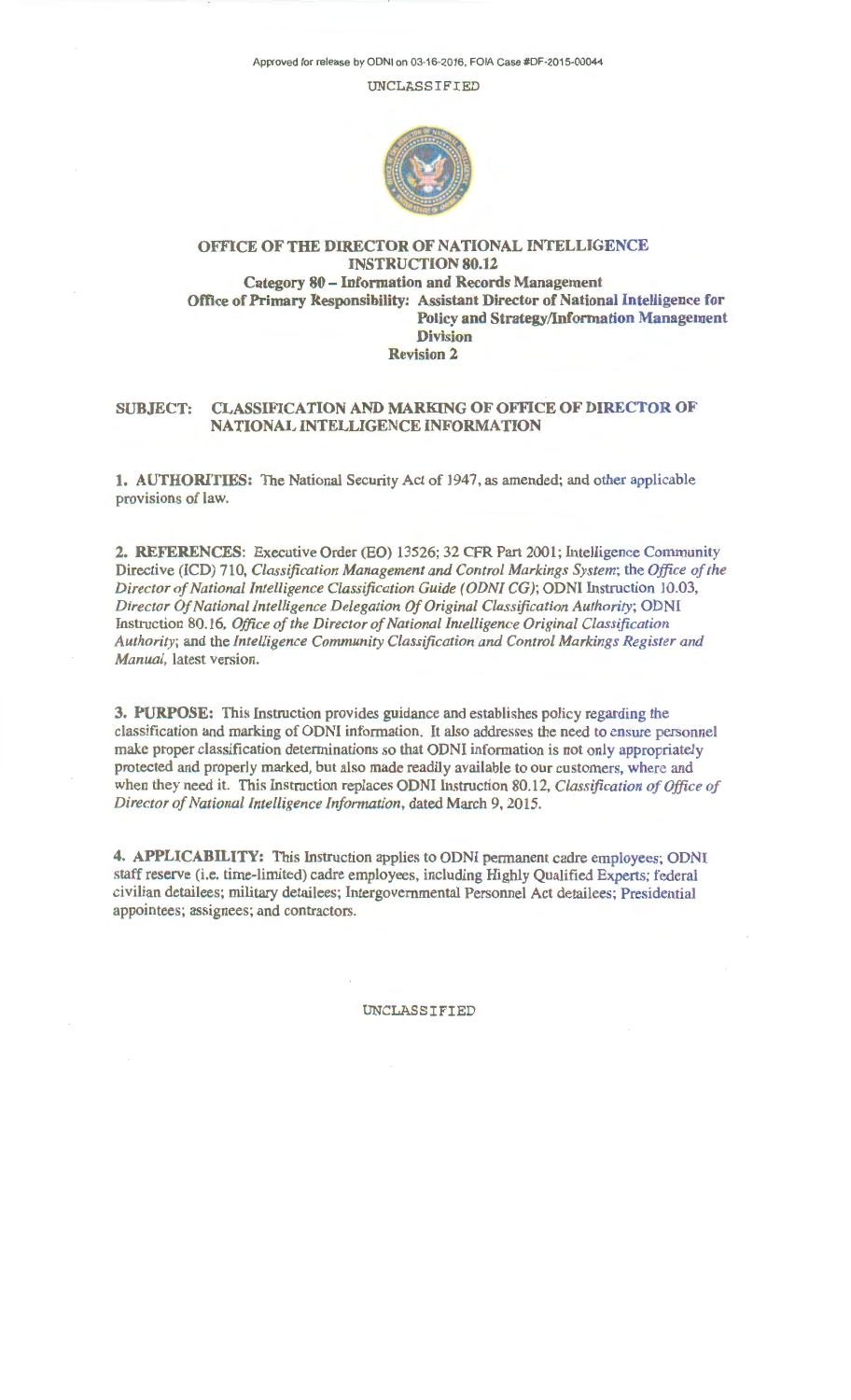**5. POLICY:** As original and derivative classifiers of ODNI information, all individuals have a responsibility to ensure national security information is properly marked and classified in accordance with EO 13526, 32 CFR Part 2001, the *IC Classification and Control Markings Register and Manual,* and the *ODNI CG.* Particular care should be exercised to avoid both overand under-classifying ODNI information. When significant doubt exists about the need to classify information, it shall not be classified. When there is significant doubt about the appropriate level of classification, it shall be classified at the lower level.

## A. **Classification:**

( 1) Information eligible to be classified is addressed in eight categories outlined in EO 13526, and includes:

(a) Military plans, weapons systems, or operations;

(b) Foreign government information;

(c) Intelligence activities (including covert action), intelligence sources or methods, or cryptology;

(d) Foreign relations or foreign activities of the United States, including confidential sources;

(e) Scientific, technological, or economic matters relating to the national security;

(f) United States Government programs for safeguarding nuclear materials or facilities;

(g) Vulnerabilities or capabilities of systems, installations, infrastructures, projects, plans, or protection services relating to the national security; or

(h) The development, production, or use of weapons of mass destruction.

(2) Information may not be classified to:

(a) Conceal violations of the law, inefficiency, or administrative error;

(b) Prevent embarrassment to a person, organization, or agency;

(c) Restrain competition; or

(d) Prevent or delay the release of information that does not require protection in the interest of national security.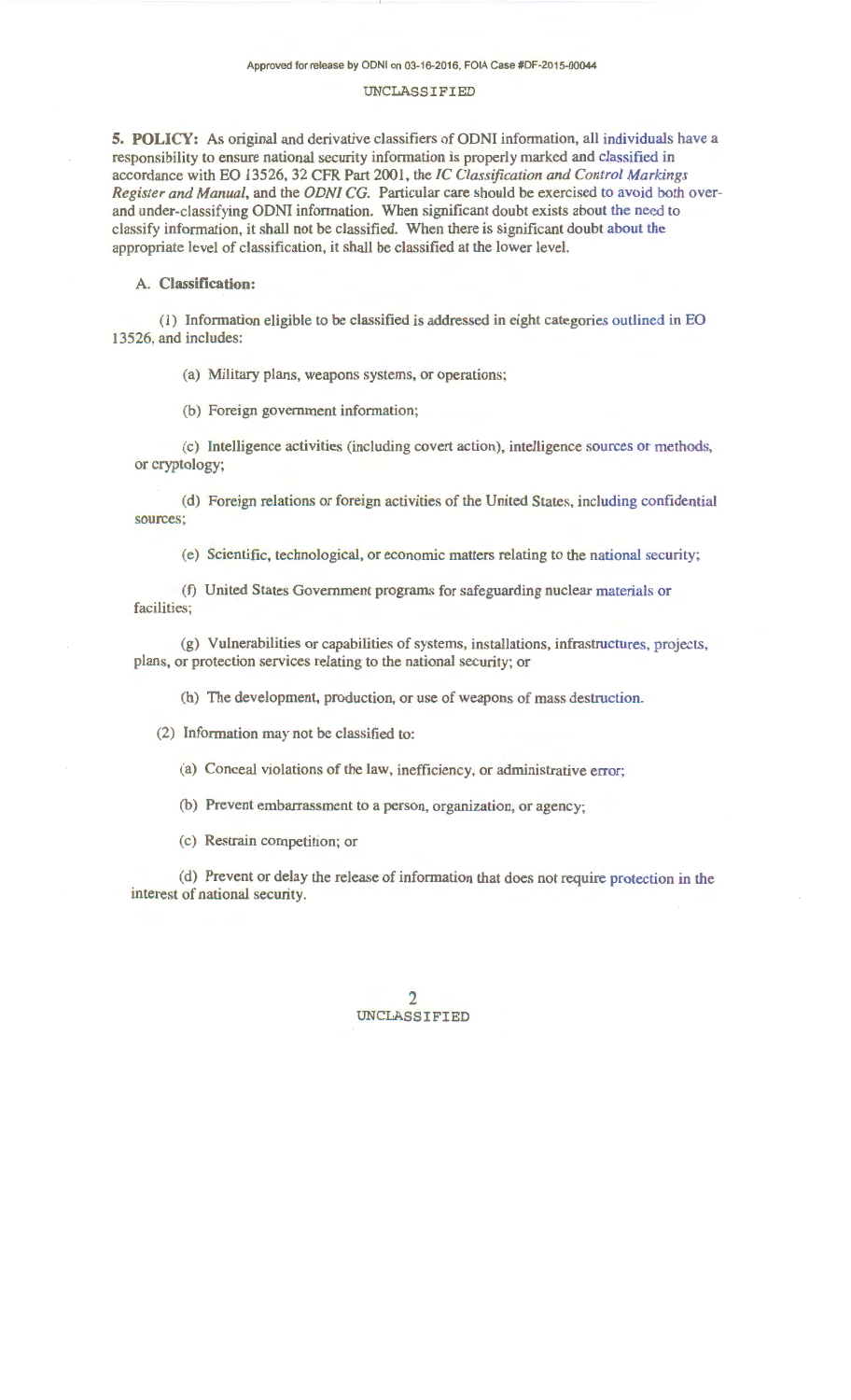(3) Information may be classified at one of three levels:

(a) Top Secret: When the unauthorized disclosure reasonably could be expected to cause exceptionally grave damage to the national security;

(b) Secret: When the unauthorized disclosure reasonably could be expected to cause serious damage to the national security; or

(c) Confidential: When the unauthorized disclosure reasonably could be expected to cause damage to the national security.

## B. Classification Authority:

(1) Classification authority may be either original or derived. Refer to Instruction 80.16 for details on ODNI original classification authority (OCA). All individuals with access to classified information are authorized to apply derivative classification provided they have a valid need-to-know, signed a non-disclosure agreement, and received proper training regarding their responsibilities. Applying a derivative decision is accomplished by citing the applicable classification guide(s) or the specific source document. *The IC Classification and Control Markings Register and Manual* should not be used as a substitute for the *ODNI* CG. If classification guides do not cover a given situation, the information should be referred to the Classification Management Branch within the Policy & Strategy/Information Management Division (P&S/IMD) for guidance and resolution.

(2) A list of ODNI officials delegated OCA and their responsibilities are contained in Instruction 10.03. Original classification decisions made by these OCAs will be coordinated with IMD prior to implementation, to ensure timely updates to the *ODNI CG* and appropriate reporting requirements externally.

C. Classification Markings: Per EO 13526 and ODNI guidance, all classified information, and unclassified information with dissemination control markings; must be portion marked. This includes e-mail. All classified information, both hard copy documents and information produced through automated systems, must be marked in accordance with the *ODNI CG* and the requirements contained in the *IC Classification and Control Markings Register and Manual.* At a minimum, classified information must contain a banner that conspicuously displays the overall classification of the information residing therein; portion markings (to include paragraphs, subparagraphs, titles, charts, subject lines, etc.); date of origin; and a classification block to indicate the classifier, classification source, and duration of classification.

D. Information Sharing and Dissemination: Individuals should use restrictive markings such as NOFORN and ORCON *as the exception* rather than the rule. Per ICD 710, all classified disseminated analytic products (DAPs) must be appropriately classified and explicitly marked for foreign disclosure or release. For non-DAPs, explicit foreign disclosure and release markings are recommended, but not required. Individuals must coordinate foreign disclosure and release requirements for classified information with ODNI/Partner Engagement (PE) and with IMD Pre-Publication (email DNI-Pre-Pub) for unclassified information destined for release to foreign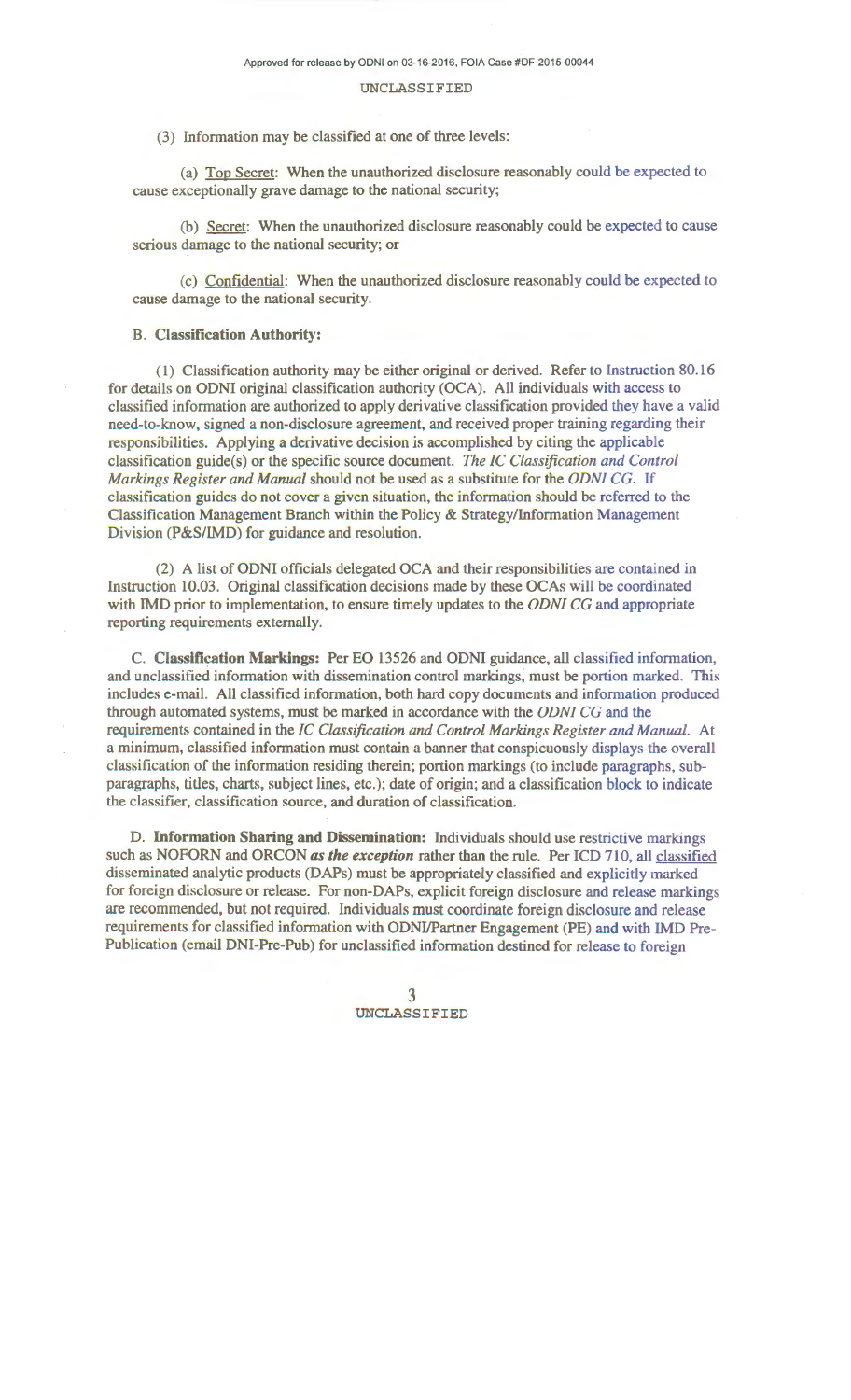partners. In all cases, the lowest appropriate classification and least restrictive dissemination controls applicable should be used.

E. Working Papers: Working papers, per 32 CFR Part 2001.24(d), are defined as documents or materials, regardless of the media, which are expected to be revised prior to the preparation of a finished product for dissemination or retention. Working papers containing classified information shall be dated when created, marked with the highest classification of any information contained in them, protected at that level, and if otherwise appropriate, destroyed when no longer needed. When any of the following conditions apply, working papers shall be controlled and marked in the same manner prescribed for a finished document at the same classification level:

(1) Released by the originator outside the originating activity (originating agency);

(2) Retained more than 180 days from the date of origin; or

(3) Filed permanently.

F. Exceptional Cases: When an individual who does not have OCA originates information believed by that person to require classification, he or she shall refer to sections 1.5, 1.6, and 1.7 of the *ODNI CG* and contact DNI-CLASSIFICA TION for guidance.

G. Classification Challenge Procedures: Authorized holders of ODNI information who believe a classification decision is improper are *encouraged and expected* to challenge that classification using the procedures outlined in the *ODNI* CG and 32 CFR 2001.14. Prior to engaging in any formal classification challenge, individuals should first engage the author or sender of the information in question, or contact DNI-CLASSIFICATION for assistance.

H. Training: IMD is the focal point for classification training and will coordinate as necessary with ODNI offices to fulfill this requirement. Individuals designated as OCAs will receive mandated training when designated and on an annual basis thereafter. This training will he documented in an OCA Indoctrination letter and reported to the Director, Information Security Oversight Office (D/ISOO) as required by EO 13526. Individuals authorized to derivatively classify ODNI information will receive initial classification training within 30 days of arrival to the ODNI. ODNI cadre and military detailees also are required to complete annual refresher briefings via on-line web-based-training. Contractors must follow ODNI Contracts guidance, and government personnel detailed to the ODNI shall be guided by their respective parent agencies. Failure to comply with mandated training requirements may result in loss of classified network access, suspension of OCA or derivative classification authority, and/or other administrative action.

I. Self-Inspection Program: Pursuant to the provisions of EO 13526, the ODNI maintains a classification self-inspection program to assess the ODNI's compliance with the provision of EO 13526 and 32 CFR Part 2001. IMD is responsible for executing this program with oversight provided by the Chief Management Officer (CMO).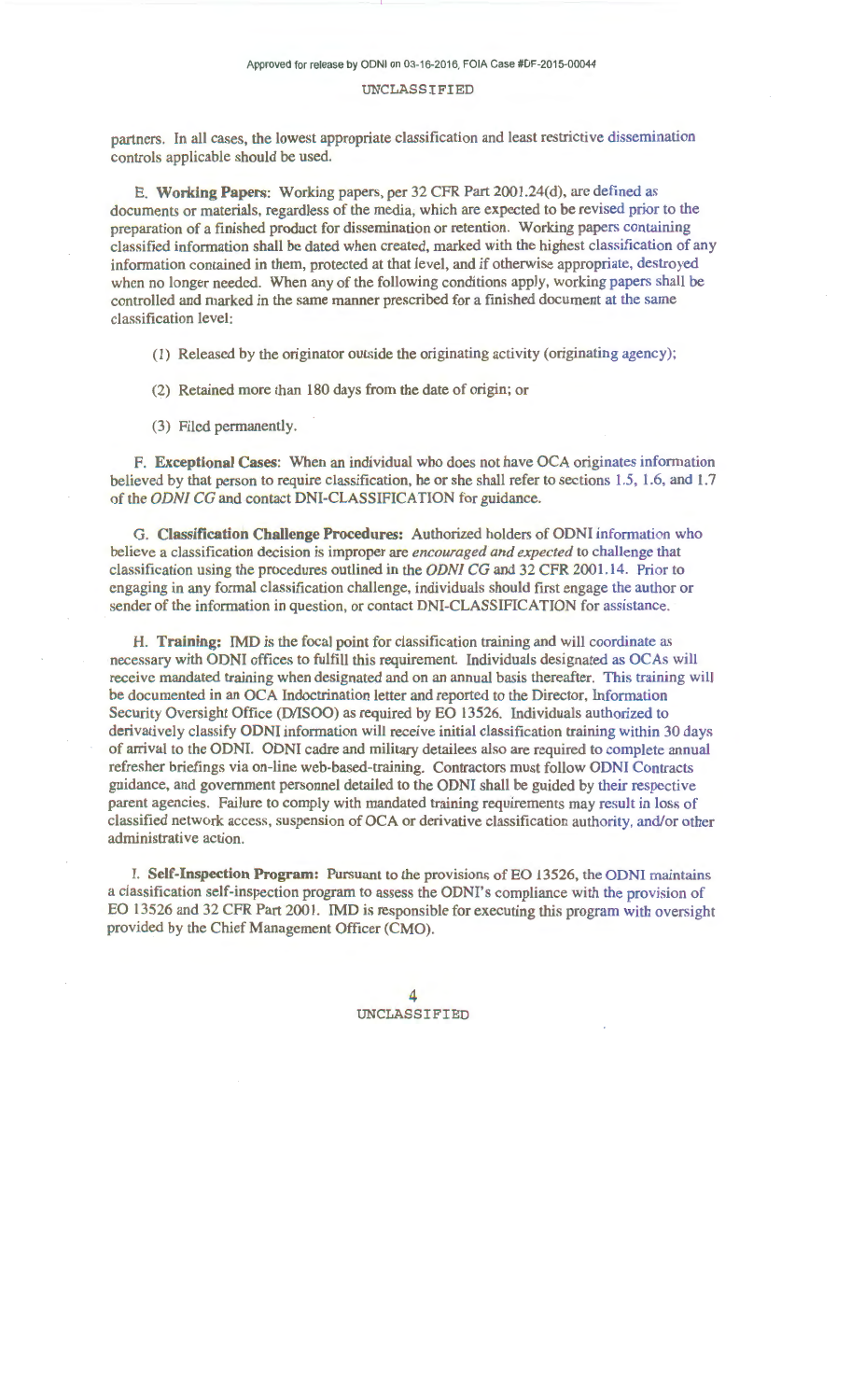J. **Reporting Requirements:** Pursuant to sections 32 CFR Parts 2001.90 and 2001.91, the ODNI is responsible for a number of reporting requirements for which IMD will take the lead and coordinate as appropriate. These include reports to the ISOO covering:

( **1)** Delegations of OCA

(2) Statistical reports

(3) Classification management cost estimates

(4) Self-inspections

(5) Information declassified without proper authorization

(6) Reclassification actions

(7) Fundamental Classification Guidance Review

K. **Security Violations:** The CMO will notify the D/ISOO when a violation occurs under paragraphs  $5.5(b)(1)$ ,  $(2)$ , or  $(3)$  of EO 13526 that:

(a) Is reported to oversight committees in the Legislative branch;

(b) May attract significant public attention;

(c) Involves large amounts of classified information; or

(d) Reveals potential systemic weakness in classification, safeguarding, or declassification policy or practices.

L. **Penalties:** The penalties for misuse or mishandling of national security classified information are summarized in EO 13526, and other applicable provisions of law.

## **6. RESPONSIBILITIES:**

A. The Chief Management Officer will:

( 1) Provide policy oversight.

(2) Serve as the Senior ODNI Official per Section 5.4(d) of EO 13526 to direct and administer the ODNI classification management program.

(3) Ensure mandated training requirements established in EO 13526 and 32 CFR Part 2001 are accomplished and administrative or disciplinary actions are taken against personnel who do not comply, in accordance with paragraph 5.H. above.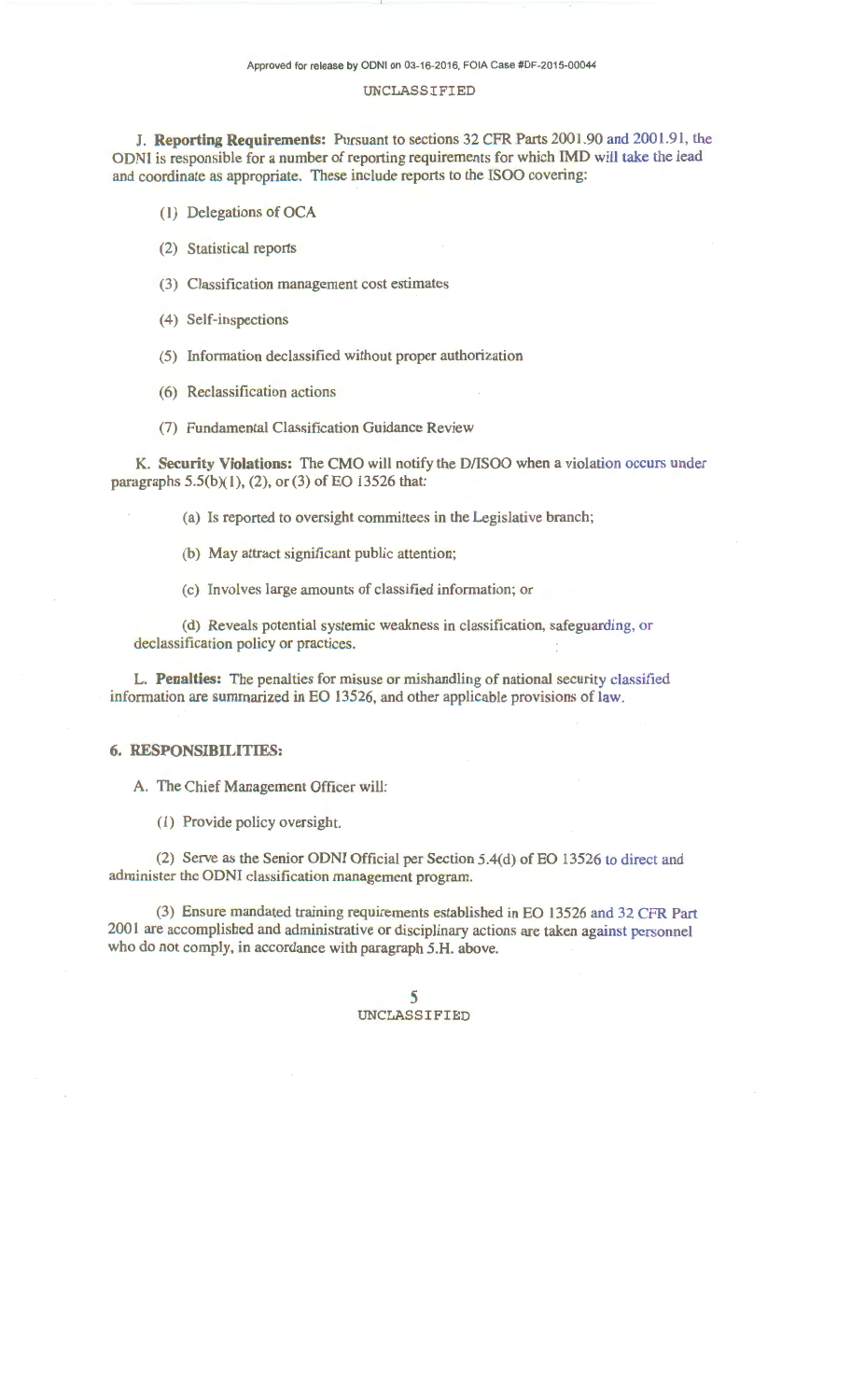(4) Notify the D/ISOO when a security violation occurs, in accordance with paragraph 5.K. above.

B. The Director, Information Management Division will:

(1) Establish and implement the ODNI's classification and automatic declassification programs under EO 13526, and exercise original classification authority according to Instruction 10.03.

(2) Create, maintain and promulgate the *IC Classification and Control Markings Register and Manual* and the *ODNI CG* and maintain a repository of other classification guides.

(3) Establish and implement ODNI classification and markings policy through the creation and maintenance of ICD 710, the *ODNI CG,* and other ODNI or IC-related guides.

(4) Provide easily accessible, relevant, and practical classification training and reference materials as required.

(5) Provide real-time, consistent, and accurate classification guidance for all types of ODNI information.

(6) Publish and update, as needed or required, in the Federal Registrar regulations concerning the handling of mandatory declassification review requests, to include the identity of the person(s) or offices(s) to which requests should be addressed, as required in 32 CFR Part 2001.33.

(7) Coordinate the ODNI response to classification actions, referrals, reporting requirements outlined in paragraph 5.J. above, challenges, mandatory declassification review requests, and appeals under EO 13526.

(8) Act as the Declassification Officer and liaison to the ISOO on all ODNI classification and declassification matters.

(9) Administer the ODNI's classification self-inspection program.

(10) Serve as classification system manager, supporting the Senior ODNI Official.

(11) Implement, as necessary, additional requirements contained in EO 13526 or as directed in ICD 710.

C. Component Directors, or designees, will:

(1 ) Ensure that all individuals in their components complete training on the proper classification and derivative classification of information to the level commensurate with their authorities and responsibilities, in accordance with paragraph 5.F above.

> 6 UNCLASSIFIED